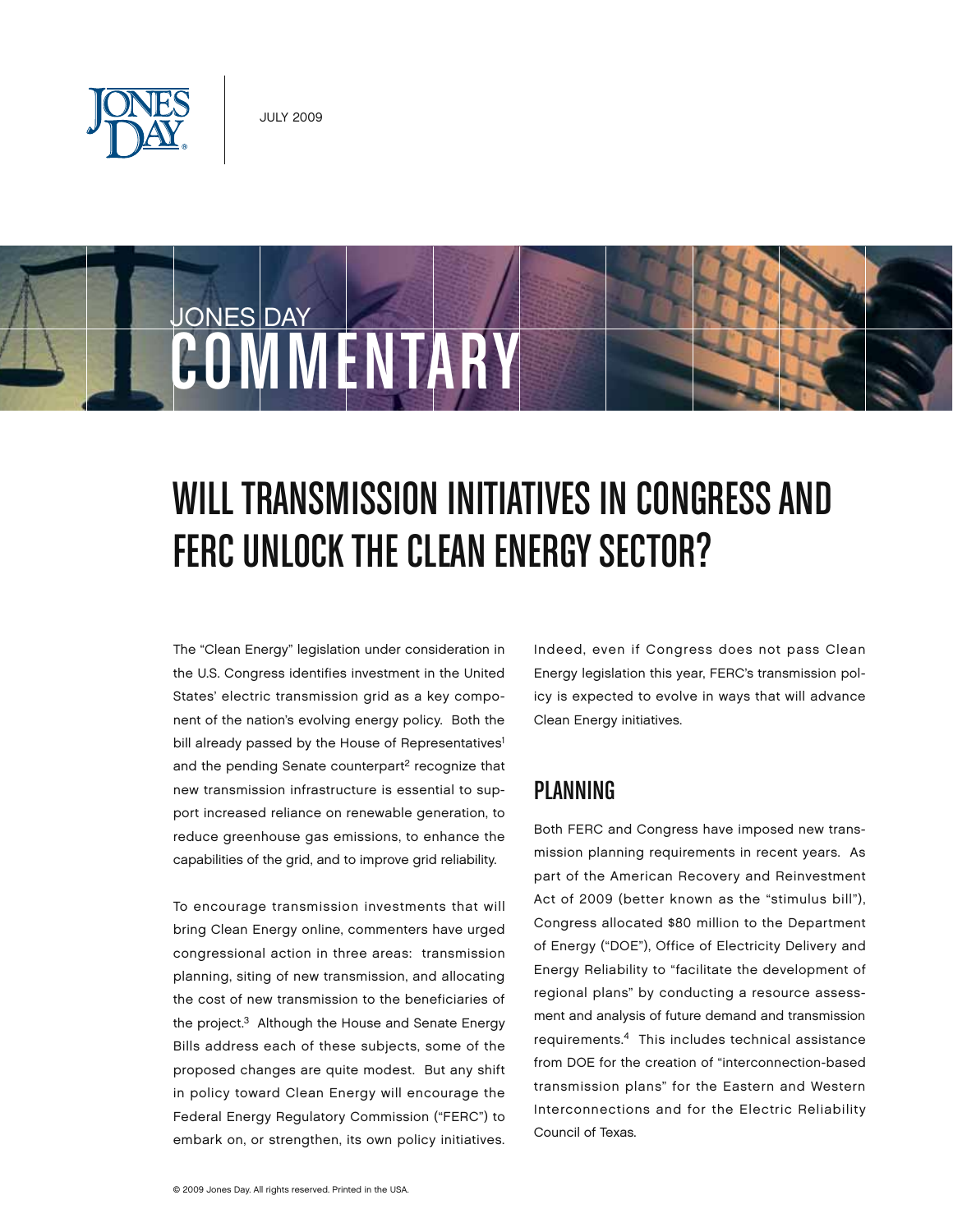Over the past two years, FERC has expended substantial time and effort developing new rules and tariffs governing the transmission planning process. These rules require each transmission service provider to coordinate its transmission planning with stakeholders in an open and transparent manner.5 The new planning procedures also require coordination of planning on a regional scale; evaluation of "economic" projects (those that relieve congestion rather than address compliance with reliability criteria); and transmission cost allocation that (i) promotes new transmission investment, (ii) has general support from state and regional players, and (iii) fairly assigns costs.

On June 30, 2009, FERC issued a notice announcing that it will hold technical conferences in September 2009 to "determine the progress and benefits realized by each transmission provider's transmission planning process, obtain customer and other stakeholder input, and discuss any areas that may need improvement."6 The conferences will look at the need for planning on a regional and interconnection-wide basis to ensure "adequate and reliable supplies" and will focus on emerging challenges "such as the development of interregional transmission facilities, the integration of large amounts of location-constrained generation, and the interconnection of distributed energy resources."7

Even though it is too soon to know whether FERC's existing transmission planning initiatives are accomplishing their stated goals, the House and Senate Energy Bills include new directives requiring FERC to supervise large-scale transmission planning for renewable energy. The House Energy Bill declares that regional electric grid planning should "facilitate the deployment of renewable and other zero-carbon and low carbon energy sources for generating electricity to reduce greenhouse gas emissions" in addition to several other policy goals.8 This planning must take all demand-side and supplyside options into account, including energy efficiency, distributed generation, smart grid technologies, and electricity storage.<sup>9</sup> FERC is mandated to establish grid planning principles derived from these policies within one year.<sup>10</sup>

Under the House Energy Bill, regional planning entities must submit initial regional plans within 18 months of a FERC rule.<sup>11</sup> Within three years from passage of the bill, FERC must review the regional plans, conduct multiregional meetings,

and report the results to Congress.<sup>12</sup> The House Energy Bill stresses cooperation across regions and would require FERC to "incorporate and coordinate with any ongoing planning efforts undertaken pursuant to section 217 and Commission Order No. 890."13 The bill states that "in no case shall a multiregional plan impose inclusion of a facility on a region that has submitted a valid plan that, after efforts to resolve the conflict, does not include such facility."14

Under similar provisions of the Senate Energy Bill, FERC would promulgate a rule to promote clean energy policy goals such as the development of renewable generation, reduction of greenhouse gas emissions, and cost savings achieved through reduced transmission congestion.15 The bill also provides a schedule for FERC to implement those goals within one year. Transmission planning entities would develop regional plans within two years of FERC's rule. Plans would be updated every three years.<sup>16</sup>

It remains to be seen whether the new planning requirements proposed by Congress will simply add another layer to the already complex regime of transmission planning or whether a more coherent and integrated process will emerge. Regardless of whether Congress passes clean energy legislation this year, many of the transmission planning matters addressed by the House and Senate Energy Bills are likely to be raised in FERC's technical conferences scheduled for this fall.

#### **SITING**

Both the House and the Senate would expand FERC's authority to exercise its "backstop" authority under FPA Section 216.17 The Energy Policy Act of 2005 ("EPAct 2005") gave FERC "backstop" authority to issue permits for transmission facilities located in "national interest electric transmission corridors" designated by the Department of Energy.<sup>18</sup> When it implemented FPA Section 216, FERC concluded that it could issue a construction permit not only when a state commission withheld approval of an application for more than one year but also when a state commission denied a permit within the statute's one-year time frame.<sup>19</sup> In February 2009, in Piedmont Electric v. FERC,<sup>20</sup> the Fourth Circuit rejected FERC's approach, finding that "when a state commission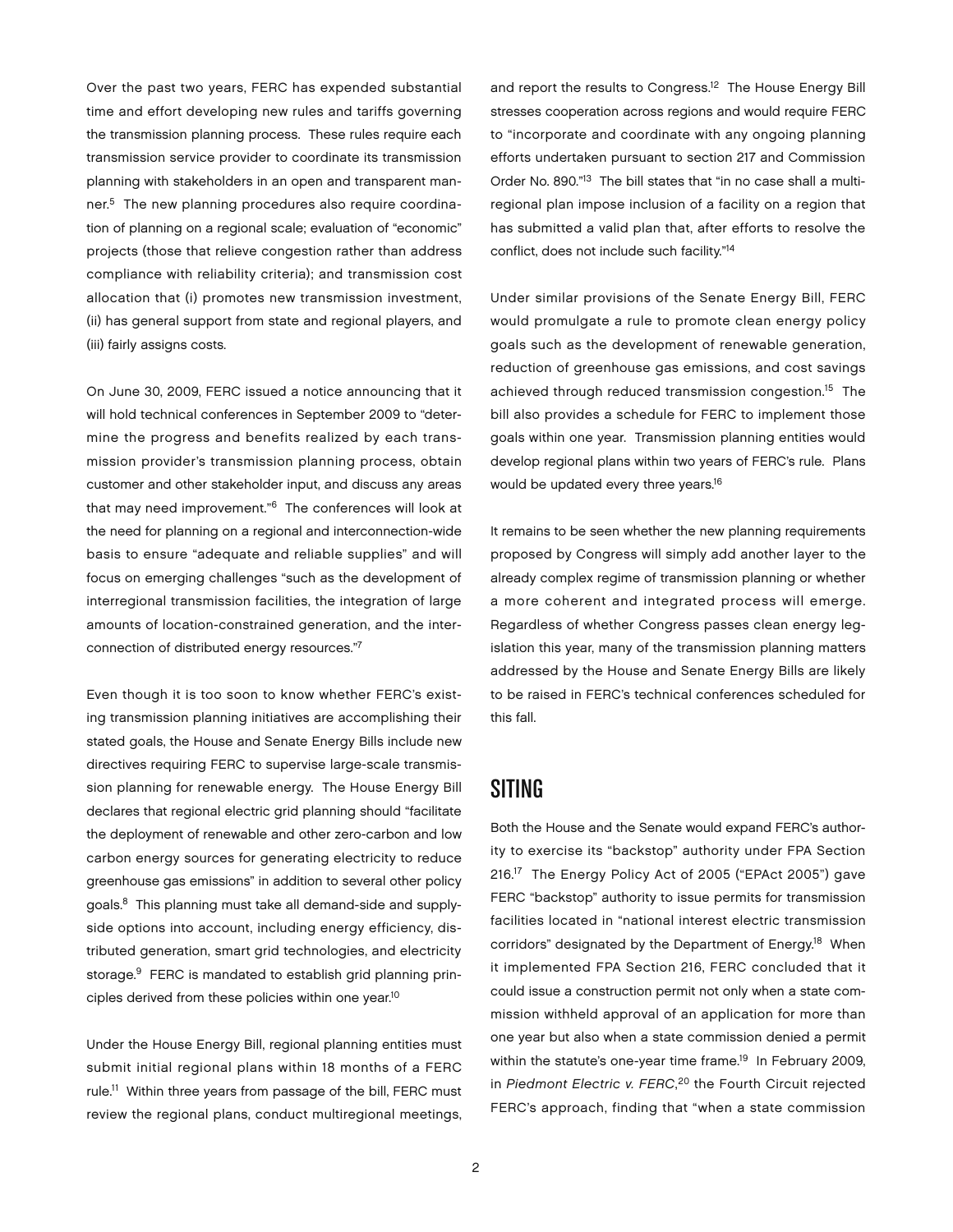denies an application outright, it acts with transparency and engages in a legitimate use of its traditional powers," and thus FERC could not act as a "backstop" authority when a state denied an application.

The House Energy Bill revisits Piedmont Electric by authorizing FERC to issue certificates of public convenience and necessity for the construction or modification of transmission projects not only when a state commission delays action but also when it denies an application outright.<sup>21</sup> In addition, rather than limit FERC's jurisdiction to "national interest electric transmission corridors," FERC's jurisdiction would be expanded to cover the entire United States portion of the Western Interconnection, which spans from the Pacific coast to the Great Plains, excluding most of Texas.<sup>22</sup> The bill also requires increased coordination between federal agencies and voluntary coordination with state agencies, multistate entities, and Indian tribes, led by either FERC or the Department of the Interior.

The House Energy Bill would make an unusual distinction between FERC's role in the West and its role in the East. Limiting FERC's "backstop" authority to the Western Interconnection appears to respond to the different political concerns being expressed by Eastern and Western stakeholders. Specifically, stakeholders along the Eastern Seaboard have voiced concerns that broad federal "backstop" authority could disrupt potential offshore wind developments in the Atlantic by authorizing transmission projects to bring energy from wind resources in the West. In contrast, stakeholders in the West appear to welcome the interagency coordination required by the bill, which is intended to reduce the difficulties associated with permitting and completing projects on federal or other public lands.

In contrast, the Senate Energy Bill would give FERC the authority, nationwide, to certificate "high priority national transmission projects," which are projects that (1) operate above 300 kV (or that connect renewable energy projects directly to such a line), and (2) are included in a region-wide transmission plan. The bill gives states one year from the time of filing to approve the siting of such a line. FERC would then have jurisdiction over siting the line if a state has either failed to site the line or has denied the project's application.

#### Cost Allocation

Perhaps the most difficult challenge for a new transmission facility is identifying which stakeholders should pay for the new facility. This dilemma is particularly sharp in the case of renewable resources, where the best locations for wind farms could be hundreds of miles from customer loads. If a substantial portion of the cost of a new transmission line would be allocated to just a few customers, or to customers located in an undersized transmission zone, then stakeholders may decide that the project's cost exceeds its benefit. In contrast, the ability to successfully construct a new transmission project would be enhanced if its costs were spread across a broad region.

Unfortunately, the House Energy Bill is silent on cost allocation, and the Senate Energy Bill is limited. Specifically, the Senate Energy Bill merely directs FERC to conduct rulemaking proceedings to establish methodologies to pay for highpriority national transmission projects by allocating costs in a just and reasonable, nondiscriminatory manner.25 By itself, the Senate's general directive may not resolve these key cost-allocation questions.

In the meantime, FERC continues to address cost allocation matters by applying three principles. First, a transmission cost allocation proposal must show that it fairly assigns costs among participants, including those who cause them to be incurred and those who otherwise benefit from them. Second, the cost allocation proposal must provide adequate incentives to construct new transmission. Third, the cost allocation proposal should be generally supported by state authorities and participants across the region.

These three principles can lead to widely varying results in individual proceedings. In March 2009, FERC upheld the New York ISO's process for regionalizing the cost of new "economic" transmission projects.26 Rejecting a challenge by the New York Regional Interconnect ("NYRI")—a company that proposed to build a 1,200 MW transmission line from upstate New York to the New York City region—FERC accepted New York ISO's emphasis on cost savings over other potential considerations such as accessing renewable generation.27 FERC also approved a "supermajority" voting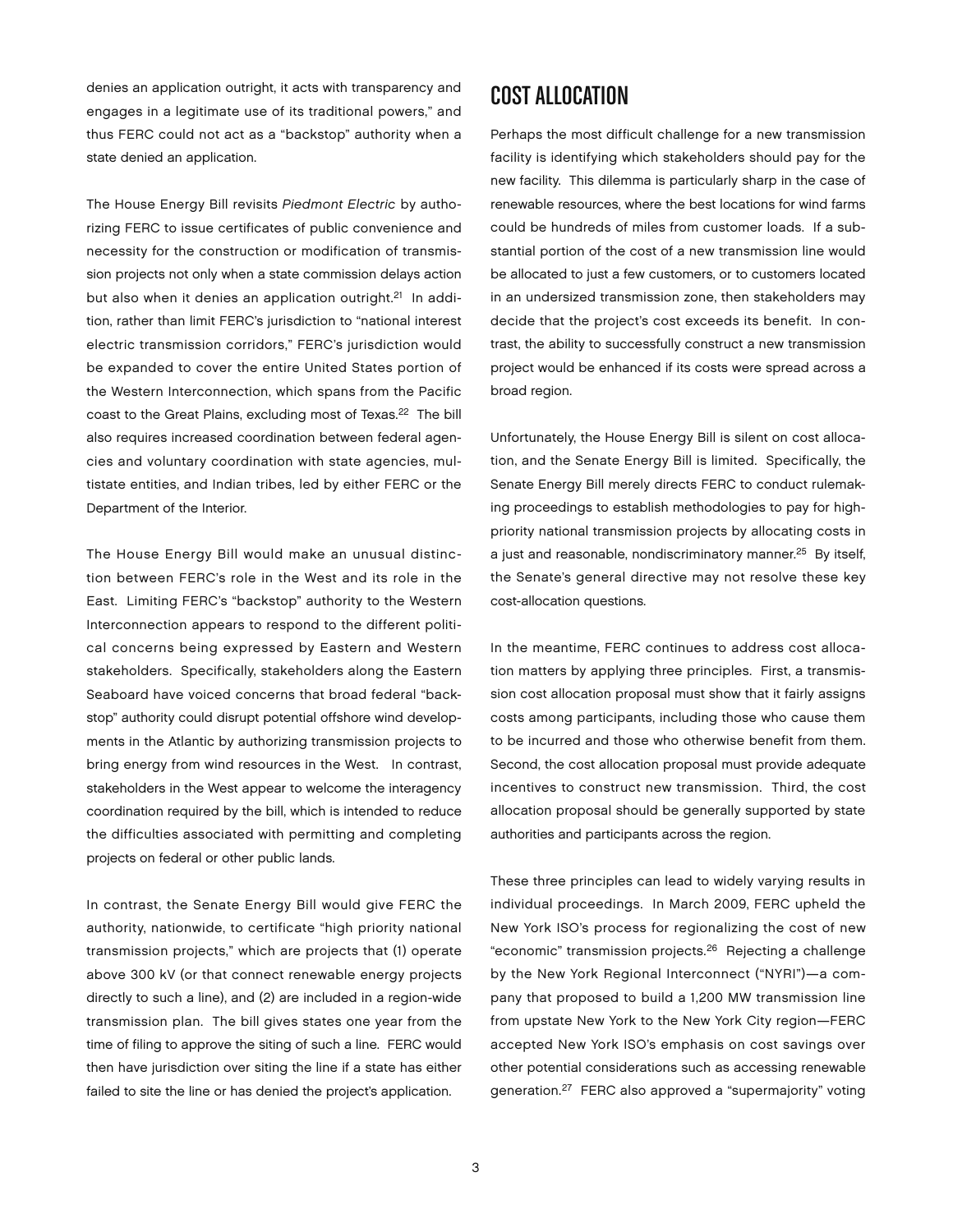provision under which a project's costs will not be regionalized unless 80 percent of New York ISO's transmission customers approve the project. Shortly after FERC's New York ISO order, NYRI withdrew its application with the New York Public Service Commission to build its project. Among the reasons given by NYRI was that the effect of FERC's ruling was to give certain larger transmission customers who opposed the project a veto power over such cost recovery.

In contrast, in June 2009, FERC accepted a proposal by Southwest Power Pool, Inc. ("SPP") to change its tariff's costallocation rules as applied to wind resources.<sup>28</sup> Currently, if the cost of a transmission project exceeds a "safe harbor" cost per MW of net dependable capacity, the excess cost is not eligible for regional cost allocation but instead must be assigned directly to the customer requesting the project. Because of the intermittent nature of wind generation, the net dependable capacity of a wind resource is a fraction of its total nameplate capacity. Under SPP's current rules, much of the cost of a transmission project serving a wind resource had to be assigned directly to specific customers rather than be allocated across the entire region. Under its proposal, the "safe harbor" calculation for wind resources uses nameplate capacity instead of "net dependable capacity," thus reducing the costs paid directly by a project designed to bring wind energy to market.<sup>29</sup> In addition, 67 percent of the cost of an upgrade to serve wind resources will be allocated to the entire SPP region (as compared to just 33 percent for other resources). FERC recognized that it was treating transmission projects differently based on the type of resources being accessed but found that SPP's "distinct treatment of these location-constrained resources is not unduly discriminatory" because of the unique challenges faced by renewable resources.30

While transmission cost allocation has emerged as a significant issue, transmission rate matters have been seen as less of an impediment to getting transmission built—but that could change. EPAct 2005 established new FPA Section 219, which requires FERC to establish incentive-based rate treatment for the transmission that benefits consumers

by ensuring reliability and reducing the cost of delivered power by reducing transmission congestion. In applying FPA Section 219, FERC has issued dozens of orders granting "rate" incentives such as higher returns on equity, an opportunity to recover costs associated with abandoned projects, and earning a return on construction work in progress.

Commissioners Wellinghoff and Kelly have issued separate opinions explaining that they would restrict the availability and extent of transmission rate incentives under FPA Section 219.<sup>31</sup> This more restrictive approach may control FERC's incentive-rate policies when a fifth Commissioner is appointed by the new administration. However, FERC seems likely to continue approving incentive-rate treatment for transmission projects that access renewable resources or deploy new, advanced technologies.<sup>32</sup>

FERC also has encouraged transmission projects that access renewable energy by significantly revising its policy on negotiated rates for merchant transmission companies. Under its previous policy, FERC required merchant transmission companies applying for negotiated rates to allocate all of their initial capacity through an "open season." In a recent order approving negotiated rates for two Transcos, Chinook Power Transmission, LLC and Zephyr Power Transmission, LLC, FERC authorized anchor customers to hold 50 percent of the initial capacity on each proposed line. $33$  The new policy recognizes that a binding-capacity commitment from a financially capable generation developer is often required to bring remote, renewable energy to market.<sup>34</sup> Allowing such anchor customers to make financial commitments to use up to half of a project's capacity makes it much easier for merchant transmission projects to finance the construction of longdistance, bulk transmission facilities.

With respect to transmission cost allocation, Congress is proposing few, if any, changes. In contrast, FERC continues to reassess its transmission cost allocation policies, and further developments at FERC could be key to accessing Clean Energy resources.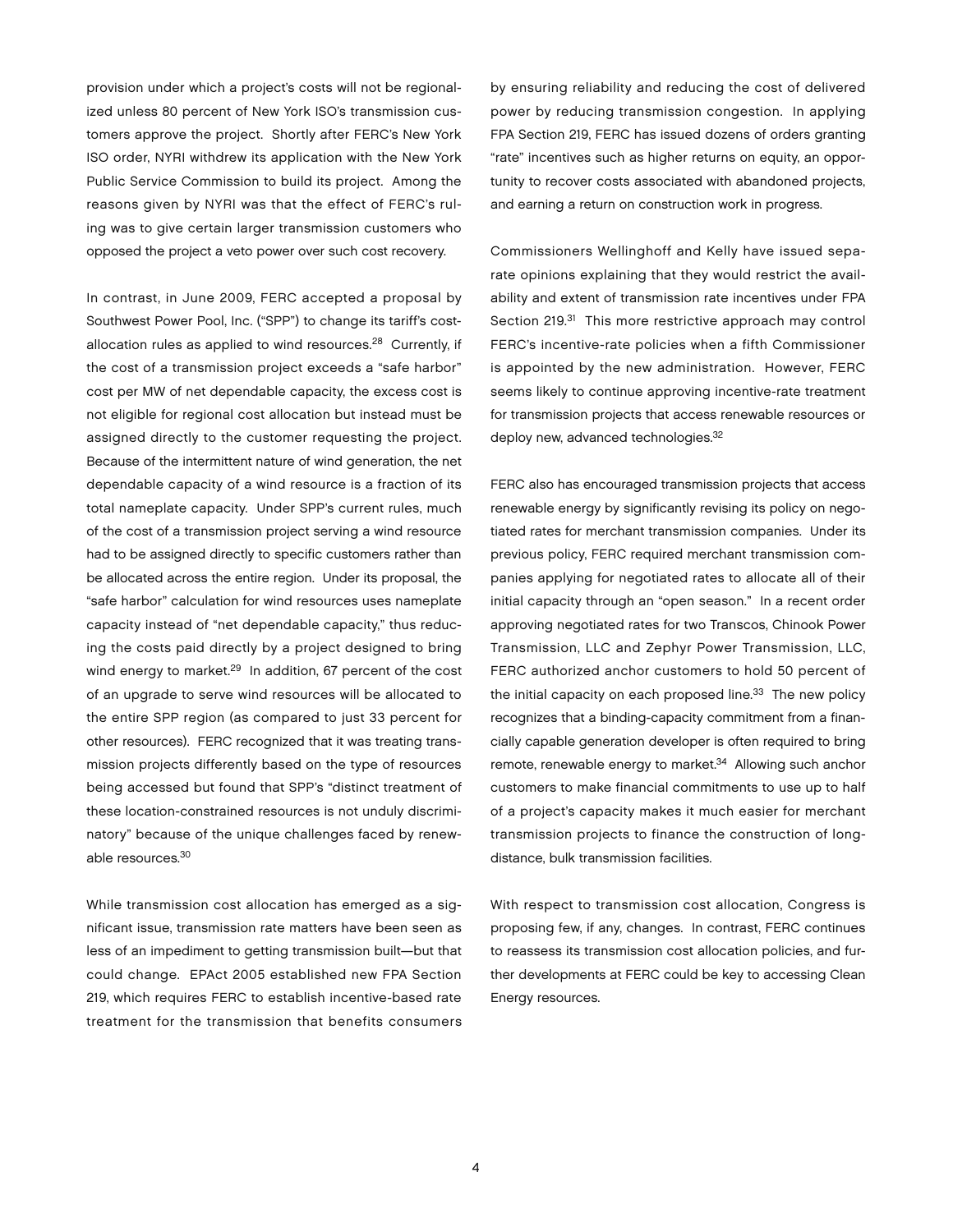### LAWYER CONTACTS

For further information, please contact your principal Firm representative or one of the lawyers listed below. General email messages may be sent using our "Contact Us" form, which can be found at [www.jonesday.com.](http://www.jonesday.com)

#### Kenneth B. Driver

1.202.879.7629 [kbdriver@jonesday.com](mailto:kbdriver@jonesday.com)

Thomas C. Havens 1.212.326.3935 [tchavens@jonesday.com](mailto:tchavens@jonesday.com)

Kevin J. McIntyre 1.202.879.3917 [kjmcintyre@jonesday.com](mailto:kjmcintyre@jonesday.com)

James C. Beh 1.202.879.3430 [jcbeh@jonesday.com](mailto:jcbeh@jonesday.com)

Mosby G. Perrow 1.202.879.3410 [mgperrow@jonesday.com](mailto:mgperrow@jonesday.com)

#### **ENDNOTES**

- 1 American Clean Energy and Security Act of 2009, H.R. 2454, 111th Cong. (2009) (passed on June 26, 2009, Roll No. 477). Often referred to as the Waxman-Markey Bill to indicate the bill's two sponsors, this Commentary refers to H.R. 2454 as the "House Energy Bill."
- 2 The American Clean Energy Leadership Act of 2009 (approved by the United States Senate Committee on Energy and Natural Resources on June 17, 2009; a summary is available at [http://energy.senate.gov/public/\\_](http://energy.senate.gov/public/_files/FULLSUMMARYACELAEnergyBill20090.pdf) files/FULL[SUMMARYACELAEnergyBill20090.pdf\).](http://energy.senate.gov/public/_files/FULLSUMMARYACELAEnergyBill20090.pdf) This bill has not been brought to the full Senate for a vote but is referred to in this Commentary as the "Senate Energy Bill."
- 3 See e.g., Jon Wellinghoff, Chairman, Federal Energy Regulatory Commission, Testimony before House Subcommittee on Energy and Environment (June 12, 2009), [http://www.ferc.gov/EventCalendar/](http://www.ferc.gov/EventCalendar/Files/20090612113050-06-12-09wellinghoff-Testimony.pdf) [Files/20090612113050-06-12-09wellinghoff-Testimony.](http://www.ferc.gov/EventCalendar/Files/20090612113050-06-12-09wellinghoff-Testimony.pdf) [pdf;](http://www.ferc.gov/EventCalendar/Files/20090612113050-06-12-09wellinghoff-Testimony.pdf) and David Coen, First Vice President, National Association of Regulatory Utility Commissioners, Prepared Testimony before House Subcommittee on Energy and Environment (June 12, 2009), [http://energy](http://energycommerce.house.gov/Press_111/20090612/testimony_coen.pdf)[commerce.house.gov/Press\\_111/20090612/testimony\\_](http://energycommerce.house.gov/Press_111/20090612/testimony_coen.pdf) [coen.pdf.](http://energycommerce.house.gov/Press_111/20090612/testimony_coen.pdf)
- 4 Pub. L. No. 111-5, 123 Stat. 115, 139 (Feb. 17, 2009). The details of the energy-related provisions of the ARRA are available at [http://www.jonesday.com/pubs/pubs\\_detail.](http://www.jonesday.com/pubs/pubs_detail.aspx?pubID=S6313) [aspx?pubID=S6313.](http://www.jonesday.com/pubs/pubs_detail.aspx?pubID=S6313)
- 5 Preventing Undue Discrimination and Preference in Transmission Service, Order No. 890, FERC Stats. & Regs. ¶ 31,241, order on reh'g, Order No. 890-A, FERC Stats. & Regs. ¶ 31,261 (2007), order on reh'g, Order No. 890-B, 123 FERC ¶ 61,299, (2008), order on reh'g, Order No. 890-C, 126 FERC ¶ 61,228 (2009).
- 6 Transmission Planning Processes Under Order No. 890, Docket No. AD09-8-000 (June 30, 2009).
- 7 Id. at 2.
- 8 See H.R. 2454 § 151(b) (Proposed § 216A(a)(1) of the Federal Power Act ("FPA")). Section 151(b) amends the FPA at § 216 (16 U.S.C. 824p) by inserting new §§ 216A (planning) & 216B (siting). This Commentary refers to the proposed new sections as Proposed §§ 216A & 216B.
- 9 Proposed § 216A(a)(2).
- 10 Id. § 216A(b)(1).